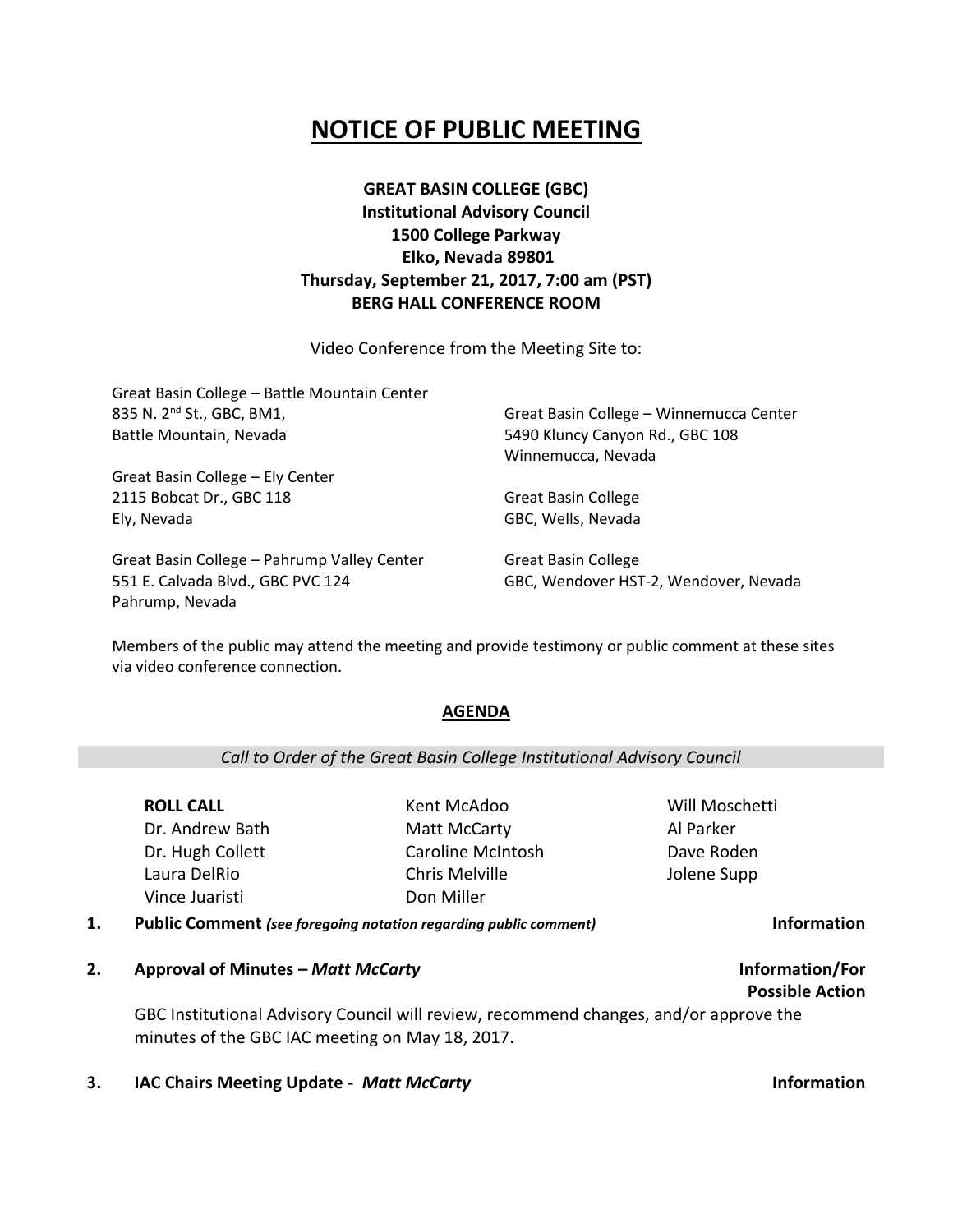GBC IAC Chair Matt McCarty will provide an update on the past IAC Chairs meeting.

**4. Board of Regents' Community College Committee Update –** *Matt McCarty* **Information** 

GBC IAC Chair Matt McCarty will update the IAC on the previous meeting of the NSHE Board of Regents' Community College Committee meeting.

### **5. GBC IAC Business Matters –** *Matt McCarty* **Information/For**

- A. GBC Chair Matt McCarty will update the IAC on the GBC IAC membership and will introduce new member Caroline McIntosh.
- B. GBC IAC will discuss and/or approve a new Chair and Co-Chair for 2017/2018.
- C. GBC IAC Member Terms Expiring in December 2017
- D. GBC IAC will discuss and/or approved the proposed 2017/2018 Meeting Dates: Thursday, September 21, 2017 at 7:00 a.m. (PST) Thursday, November 16, 2017 at 7:00 a.m. (PST) Thursday, January 18, 2018 at 7:00 a.m. (PST) Thursday, March 15, 2018 at 7:00 a.m. (PST) Thursday, May 17, 2018 at 7:00 a.m. (PST)

### **6. Enhanced Role for GBC IAC –** *Matt McCarty* **Information/For**

### **Possible Action** Matt McCarty will lead a discussion and take possible action on determining what the goals of the IAC should be and to determine the focus of the coming year.

### **7. President's Report –** *President Joyce Helens* **Information**

GBC President Joyce Helens will provide the GBC IAC with updates on college activities and will be prepared to answer any questions or concerns. Some of the topics to discuss will be:

- A. Budget
- B. VPAA Search
- C. GBC Legacy
- D. GBC's Presentation at the Board of Regents Meeting held in Elko

### **8. Member Report Information**

Each committee member will be given an opportunity to provide a verbal report.

### **9. New Business Information**

Items for consideration at future meetings may be suggested. Any discussion of an item under "New Business" is limited to description and clarification of the subject matter of the item, which may include the reasons for the request.

# **Possible Action**